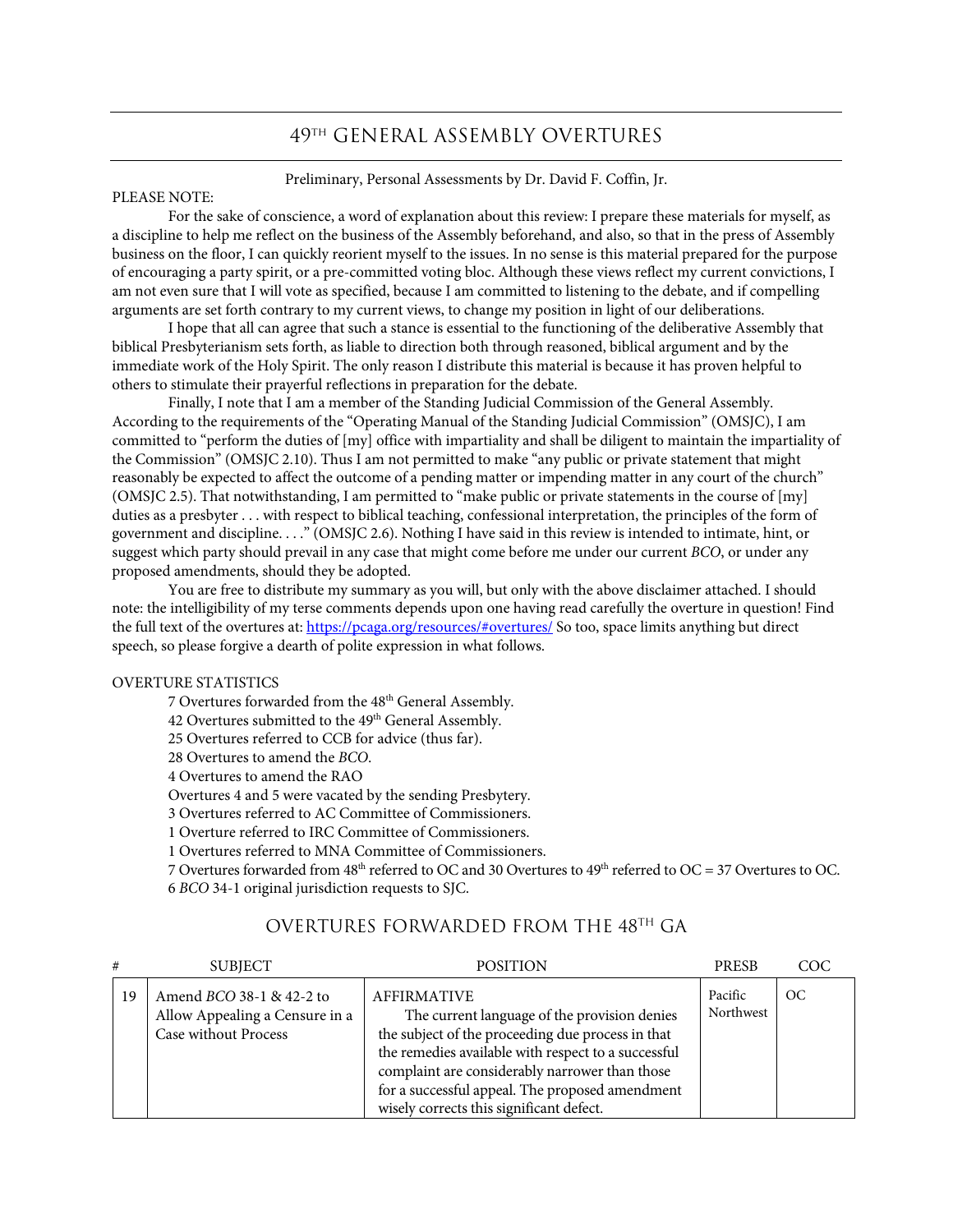| #  | <b>SUBJECT</b>                                                                  | <b>POSITION</b>                                                                                                                                                                                                                                                                                                                                                                                                                                                                                                                                                                                                                                                                                                                                                                                                                                                                    | PRESB                | COC |
|----|---------------------------------------------------------------------------------|------------------------------------------------------------------------------------------------------------------------------------------------------------------------------------------------------------------------------------------------------------------------------------------------------------------------------------------------------------------------------------------------------------------------------------------------------------------------------------------------------------------------------------------------------------------------------------------------------------------------------------------------------------------------------------------------------------------------------------------------------------------------------------------------------------------------------------------------------------------------------------|----------------------|-----|
|    |                                                                                 | The remedy for CCB's concern about conflict<br>is to answer Overture 34 in the negative!<br>NOTE: CCB finds that the proposed amendment IS<br>NOT in conflict with other parts of the<br>Constitution. "CCB notes that if the amendments<br>proposed by Overture 19 and Overture 34 are both<br>adopted, they would be in conflict regarding the<br>right of appeal or the right of complaint."<br>Commissioner Handbook (hereinafter CH), 283,<br>item L (unless otherwise noted, the CCB vote was<br>unanimous).                                                                                                                                                                                                                                                                                                                                                                 |                      |     |
| 20 | Amend <i>BCO</i> 31-10 and 33-4 on<br>Pre-trial Non-Disciplinary<br>Suspensions | <b>AFFIRMATIVE</b><br>The case for the change is well made by<br>Rationale. A more felicitous phrasing for BCO 31-<br>10 would be: "When a member of a church court<br>is under process, by a three-fourths (3/4) majority<br>all his official functions may be suspended at the<br>court's discretion; but this shall never be done in<br>the way of censure." A more felicitous phrasing<br>for BCO 33-4 would be: "When it is impracticable<br>immediately to commence process against an<br>accused church member, the Session may, if it<br>thinks the edification of the Church requires it, by<br>a three-fourths (3/4) majority prevent the accused<br>from approaching the Lord's Table until the<br>charges against him can be examined."<br>NOTE: CCB finds that the proposed amendment<br>IS NOT in conflict with other parts of the<br>Constitution. CH, 284, item M. | Pacific<br>Northwest | OC  |
| 21 | Amend BCO 42-6 on Vote<br>Required for Maintaining<br>Censure during an Appeal  | <b>AFFIRMATIVE</b><br>The case for the change is well made by<br>Rationale. A more felicitous phrasing for BCO 42-<br>6-10 would be: "Notice of appeal shall have the<br>effect of suspending the judgment of the lower<br>court until the case has been finally decided in the<br>higher court. However, the court of original<br>jurisdiction may, for sufficient reasons duly<br>recorded, by a two-thirds (2/3) majority prevent<br>the appellant from approaching the Lord's Table,<br>and if an officer, prevent him from exercising<br>some or all his official functions, until the case is<br>finally decided (cf. BCO 31-10; 33-4). This shall<br>never be done in the way of censure."<br>NOTE: CCB finds that the proposed amendment<br>IS NOT in conflict with other parts of the<br>Constitution. CH, 284, item N.                                                   | Pacific<br>Northwest | OC  |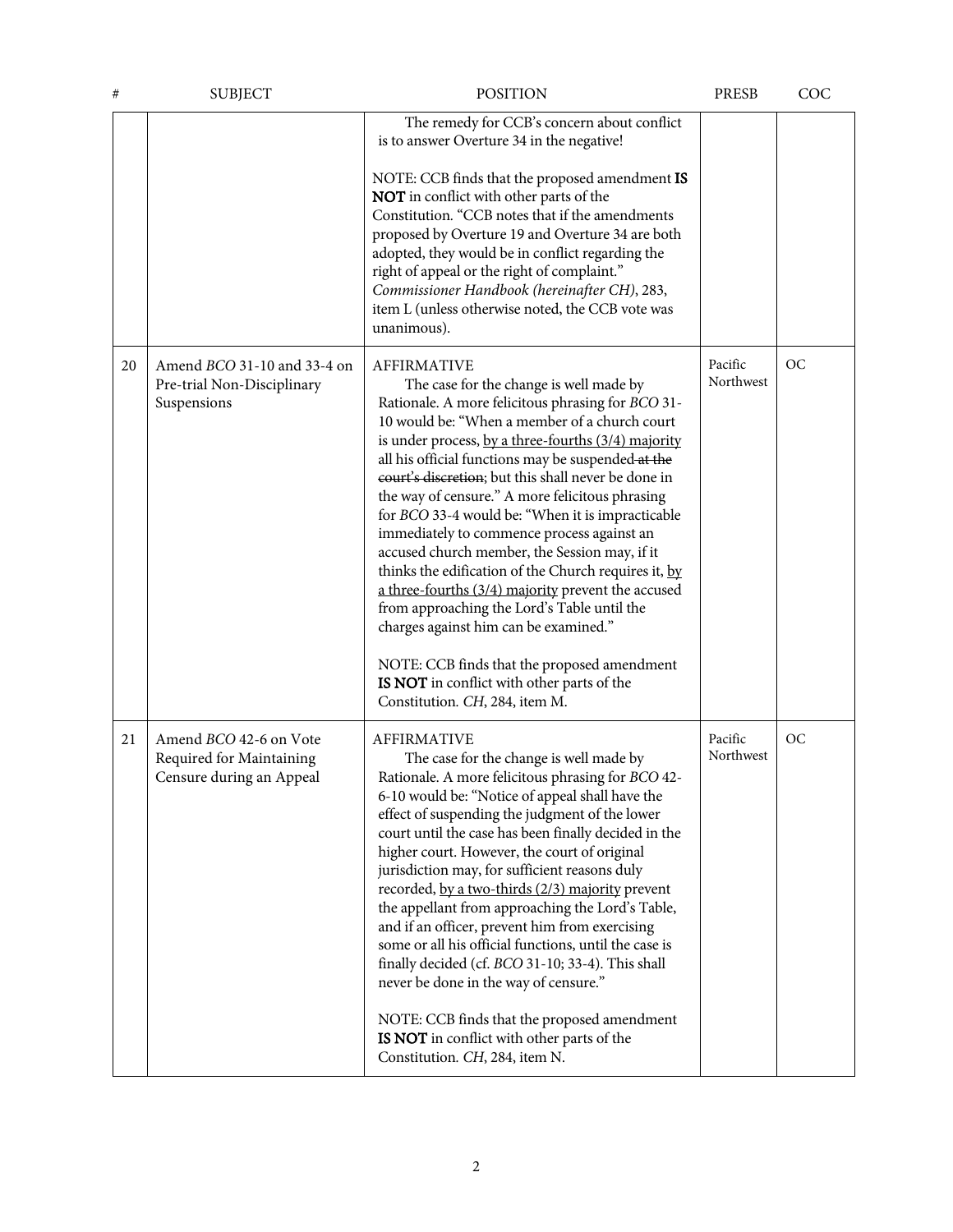| #  | <b>SUBJECT</b>                                                                     | <b>POSITION</b>                                                                                                                                                                                                                                                                                                                                                                                                                                                                                                                                                                                                                                                                                                                                                                                                                                                                                                    | <b>PRESB</b>         | COC       |
|----|------------------------------------------------------------------------------------|--------------------------------------------------------------------------------------------------------------------------------------------------------------------------------------------------------------------------------------------------------------------------------------------------------------------------------------------------------------------------------------------------------------------------------------------------------------------------------------------------------------------------------------------------------------------------------------------------------------------------------------------------------------------------------------------------------------------------------------------------------------------------------------------------------------------------------------------------------------------------------------------------------------------|----------------------|-----------|
| 34 | Amend BCO 38-1 re<br>Confession Timing for Case<br><b>Without Process</b>          | <b>NEGATIVE</b><br>The proposal evidences a failure to<br>understand the historical rationale of a case<br>without process, thus making it the virtual<br>equivalent of a guilty plea after being charged by a<br>court. The amendment undermines the distinctive<br>element in the provision, i.e., that the person has<br>voluntarily come forward and made is his offence<br>known to the court.<br>NOTE: CCB finds that the proposed amendment<br>IS NOT in conflict with other parts of the<br>Constitution. "CCB notes that if the amendments<br>proposed by Overture 19 and Overture 34 are<br>both adopted, they would be in conflict as to the<br>right of appeal or the right of complaint." CH, 286,<br>item X.                                                                                                                                                                                         | Pacific<br>Northwest | OC        |
| 35 | Amend BCO 38-1 re Counsel<br>for Case Without Process                              | <b>NEGATIVE</b><br>This allowance is inconsistent with the idea of<br>a case without process. To allow formal<br>representation introduces process. The error of a<br>presbytery alleged to have occasioned the proposal<br>was self-evident. The BCO does not need to be<br>amended whenever one acts foolishly.<br>See the "General Note" on pages 44-45 for a<br>collation of all the BCO 38-1 proposals.<br>NOTE: CCB finds that the proposed amendment<br>IS NOT in conflict with other parts of the<br>Constitution. CH, 286, item Y.                                                                                                                                                                                                                                                                                                                                                                        | Pacific<br>Northwest | <b>OC</b> |
| 40 | Amend <i>BCO</i> 32-13 and 35-5 to<br><b>Allow Victim Protection</b><br>Provisions | <b>NEGATIVE</b><br>In the main, this well-prepared overture,<br>seeks adjustments to our procedures that are<br>deeply informed by compassion, and a desire for<br>justice. That being said, it is impossible to imagine<br>a procedure, such as written testimony, that allows<br>a reasonable path for cross-examination, since an<br>essential element of cross-examination is for the<br>judges to be able judge, firsthand, the credibility of<br>the witness.<br>Further, it is not wise policy to have the same<br>language appear in three different places in the<br>BCO, while the language proposed gives too much<br>discretion to the court, to the diminishment of<br>due process for the accused.<br>Attached is a proposed substitute that<br>attempts to rid the Overture of the needless<br>redundancy, while accomplishing a less radical<br>form of the "reasonable accommodations"<br>sought. | Tennessee<br>Valley  | OC        |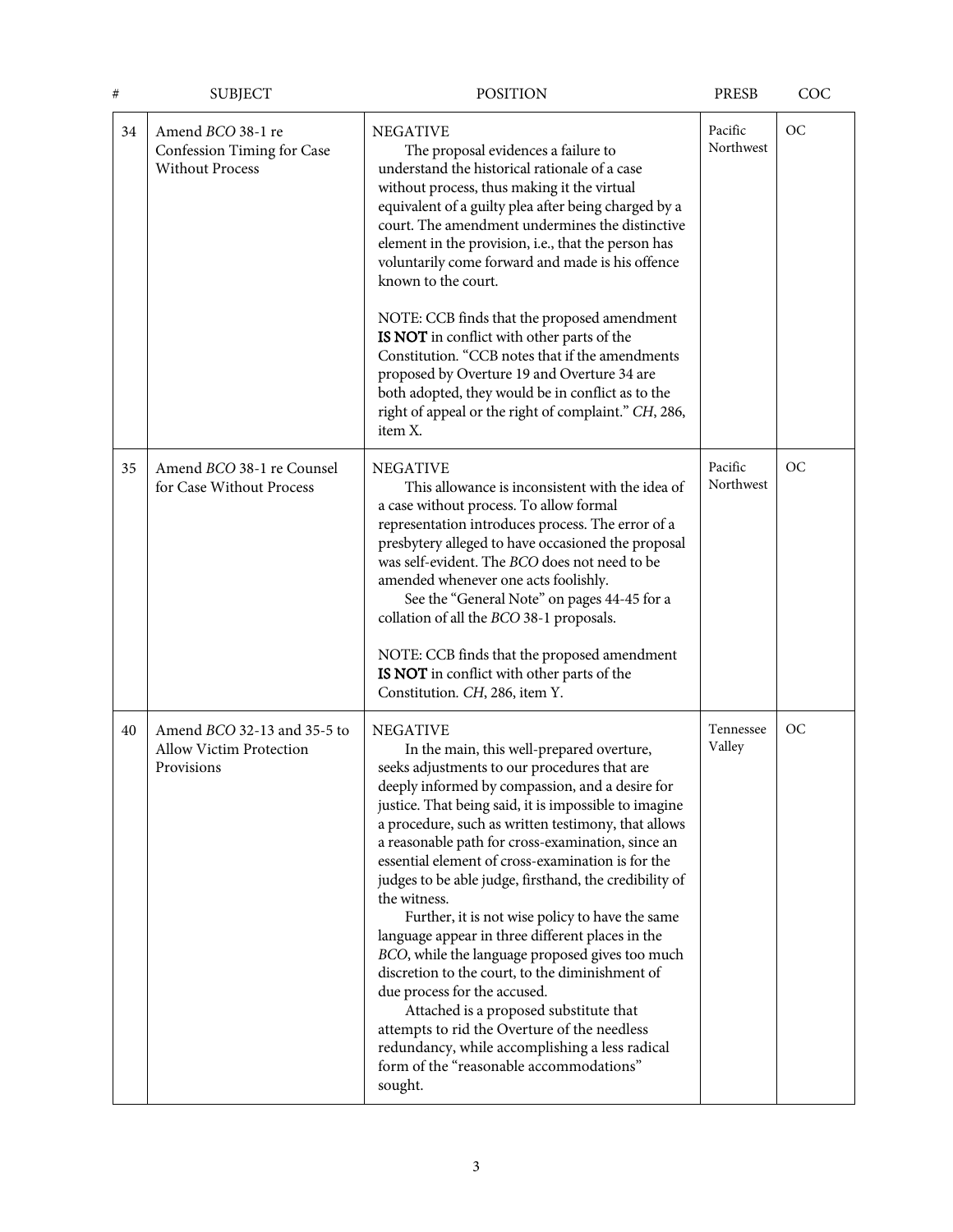| #  | <b>SUBJECT</b>                                            | <b>POSITION</b>                                                                                                                                                                                                                                                                                                                                                                                                                                                                                                                                                                                                                                                                                                                                                                                                                                                                                                                                                                                                                                                                                                                                                                                                                                                                                                                                                                                                                                                                                                                                                                                                                                                                                                                                                                                                                                                                                                                                                                                                                                                                                                                                                           | PRESB               | COC |
|----|-----------------------------------------------------------|---------------------------------------------------------------------------------------------------------------------------------------------------------------------------------------------------------------------------------------------------------------------------------------------------------------------------------------------------------------------------------------------------------------------------------------------------------------------------------------------------------------------------------------------------------------------------------------------------------------------------------------------------------------------------------------------------------------------------------------------------------------------------------------------------------------------------------------------------------------------------------------------------------------------------------------------------------------------------------------------------------------------------------------------------------------------------------------------------------------------------------------------------------------------------------------------------------------------------------------------------------------------------------------------------------------------------------------------------------------------------------------------------------------------------------------------------------------------------------------------------------------------------------------------------------------------------------------------------------------------------------------------------------------------------------------------------------------------------------------------------------------------------------------------------------------------------------------------------------------------------------------------------------------------------------------------------------------------------------------------------------------------------------------------------------------------------------------------------------------------------------------------------------------------------|---------------------|-----|
|    |                                                           | NOTE: CCB finds that the proposed amendment<br>IS NOT in conflict with other parts of the<br>Constitution. CH, 286, item AA.                                                                                                                                                                                                                                                                                                                                                                                                                                                                                                                                                                                                                                                                                                                                                                                                                                                                                                                                                                                                                                                                                                                                                                                                                                                                                                                                                                                                                                                                                                                                                                                                                                                                                                                                                                                                                                                                                                                                                                                                                                              |                     |     |
| 41 | Amend BCO 35-1 to Expand<br>Potential Witness Eligibility | <b>NEGATIVE</b><br>In our courts, a person is called to testify,<br>before God, as to the facts, facts that we may have<br>no other access to except for his testimony. If he<br>does not believe that he is accountable for what he<br>says, this diminishes profoundly the probative<br>character of the testimony. Beyond this assurance,<br>we have nothing more than, "this is true, unless<br>you can find me out". Yet a church court does not<br>have the power of the courts of the state to<br>investigate and enforce a penalty for perjury<br>discovered.<br>Further, as we believe that all professed<br>unbelievers are dead in sin, we must believe them<br>to be prone to deception. Thus, their testimony,<br>per se, has no probative value. Our current rule is<br>the equivalent of requiring that a witness believes<br>that there is such a thing as truth, and that we will<br>be accountable to One who is the truth for what<br>we say. To say that we should be willing to hear<br>from a person who does not believe that there is<br>such a thing as truth, and who does not believe<br>that they are accountable for what they say, strikes<br>me as a counsel of confusion.<br>The cases imagined by the Overture could<br>have been true in the 19 <sup>th</sup> Century. Yet our<br>Forefathers were persuaded that, since we cannot<br>read the heart, credible witnesses, before our<br>courts, must at least believe that God can do so,<br>and will judge them accordingly. I see nothing<br>that has changed since then, and thus there is no<br>reason to adjust our standards.<br>Finally, no person who believes not in God or<br>retribution could submit to the required oath of<br>BCO 35-6 (the exception allowed was carved out<br>for the God-fearing who supposed that the<br>Scripture forbids taking an oath of that sort).<br>NOTE: CCB finds that the proposed amendment<br>IS NOT in conflict with other parts of the<br>Constitution. "CCB notes that adopting Overture<br>41 would create the possibility of a witness being<br>qualified, but refusing to take the vow outlined in<br>BCO 35-6." CH, 286, item BB. | Tennessee<br>Valley | OC  |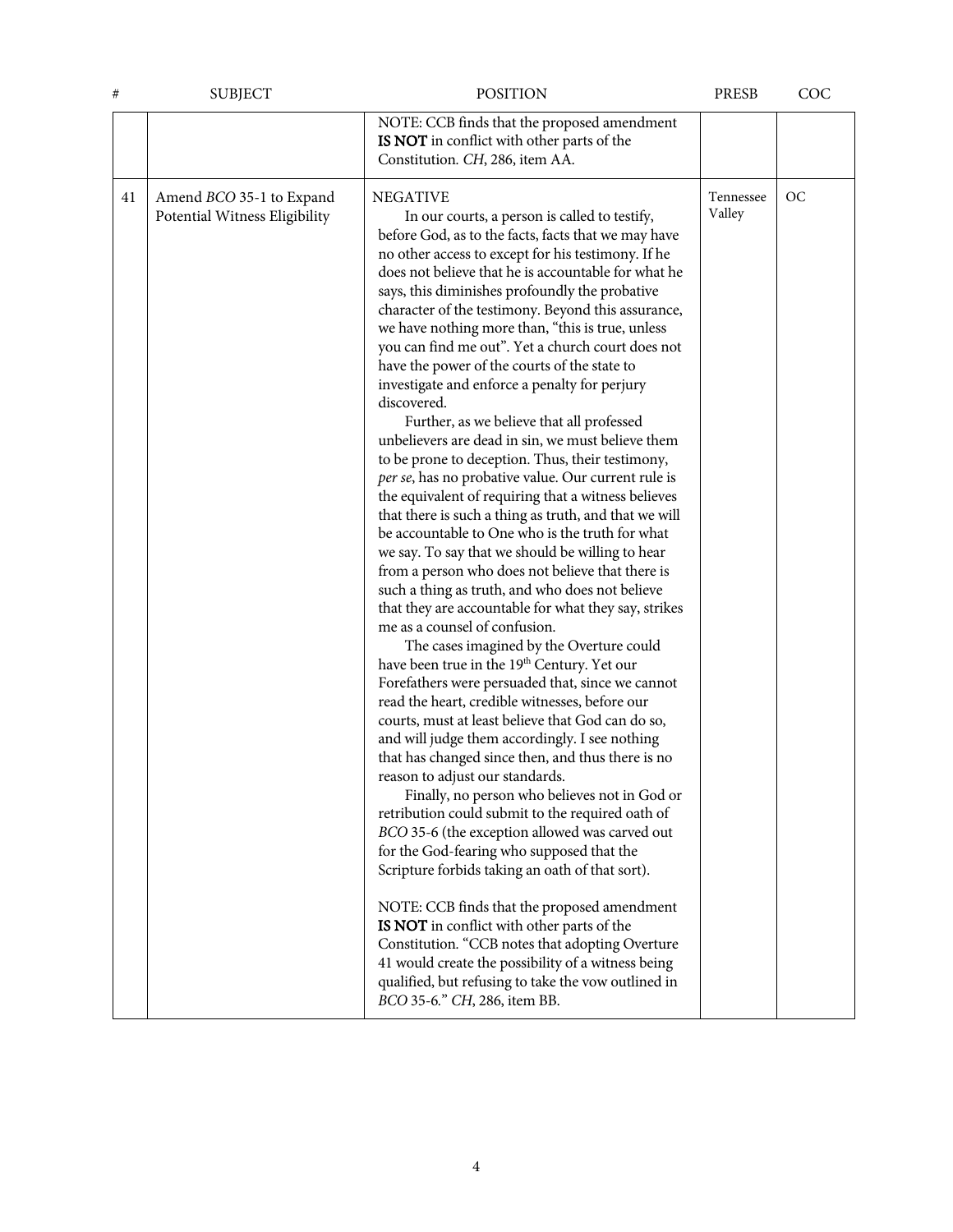# OVERTURES SUBMITTED TO THE 49TH GA

| #            | <b>SUBJECT</b>                                                                      | <b>POSITION</b>                                                                                                                                                                                                                                                                                                                                                                                                                                                                                                                                                                                                                                                                                                                                                                                                                                                                                                                                                                                                                                                                                    | <b>PRESB</b>        | COC        |
|--------------|-------------------------------------------------------------------------------------|----------------------------------------------------------------------------------------------------------------------------------------------------------------------------------------------------------------------------------------------------------------------------------------------------------------------------------------------------------------------------------------------------------------------------------------------------------------------------------------------------------------------------------------------------------------------------------------------------------------------------------------------------------------------------------------------------------------------------------------------------------------------------------------------------------------------------------------------------------------------------------------------------------------------------------------------------------------------------------------------------------------------------------------------------------------------------------------------------|---------------------|------------|
| $\mathbf{1}$ | Docket Overtures Committee<br>Report as a GA Order of the<br>Day                    | <b>NEGATIVE</b><br>Such a resolution would have no force beyond<br>the 49 <sup>th</sup> General Assembly. It this is to be done, it<br>must be by amending the RAO. See CH, p. 331,<br>recommendation 3.                                                                                                                                                                                                                                                                                                                                                                                                                                                                                                                                                                                                                                                                                                                                                                                                                                                                                           | Palmetto            | AC         |
| 2            | Amend BCO 22-3 to Allow<br>Assistant Pastors to file<br>Complaints against Sessions | <b>NEGATIVE</b><br>The proposal is in conflict with the<br>qualification to file a complaint found in BCO 34-<br>1: "make complaint against any action of a court<br>to whose jurisdiction he is subject"<br>NOTE: CCB finds that the proposed amendment<br>IS in conflict with other parts of the Constitution.<br>CH, p. 301, item A.                                                                                                                                                                                                                                                                                                                                                                                                                                                                                                                                                                                                                                                                                                                                                            | Tennessee<br>Valley | CCB, OC    |
| 3            | Withdraw from the National<br>Association of Evangelicals                           | <b>AFFIRMATIVE</b><br>The Overture's argument is sound and its<br>solution is well adapted to its end.<br>However, there is more to be said. The<br>NAE's own statement of the principal benefits of<br>membership lists: 1) "Use of the NAE member<br>logo, which gives you the credibility of a national<br>organization"; 2) "Public affirmation of the NAE<br>Statement of Faith, the gold standard of evangelical<br>belief in America since 1942"; 3) "A recognized<br>voice in Washington championing evangelical<br>concerns and providing a source of information on<br>critical issues facing our nation".<br>The PCA does not need such "benefits". 1.<br>The PCA has sufficient credibility as a branch of<br>the church of the Lord Jesus Christ. 2. In the<br>Westminster Standards the PCA has an excellent<br>statement of faith (all that glitters is not gold). 3.<br>The PCA does not need a voice in Washington<br>championing political concerns that would not<br>even be permitted as a subject of discussion<br>before its councils, let alone be adopted as<br>positions. | Pee Dee             | <b>IRC</b> |
| 4            | Vacated                                                                             |                                                                                                                                                                                                                                                                                                                                                                                                                                                                                                                                                                                                                                                                                                                                                                                                                                                                                                                                                                                                                                                                                                    |                     |            |
| 5            | Vacated                                                                             |                                                                                                                                                                                                                                                                                                                                                                                                                                                                                                                                                                                                                                                                                                                                                                                                                                                                                                                                                                                                                                                                                                    |                     |            |
| 6            | Amend BCO 31-10 and 33-4<br>Regarding Suspensions during<br>Process or Delay        | <b>NEGATIVE</b><br>The Overture's arguments are interesting,<br>but, at crucial points, implausible. See, by way of<br>contrast, the argument of Overture 20, forwarded<br>by the 48 <sup>th</sup> GA. If a three-quarters majority is                                                                                                                                                                                                                                                                                                                                                                                                                                                                                                                                                                                                                                                                                                                                                                                                                                                             | Nashville           | CCB, OC    |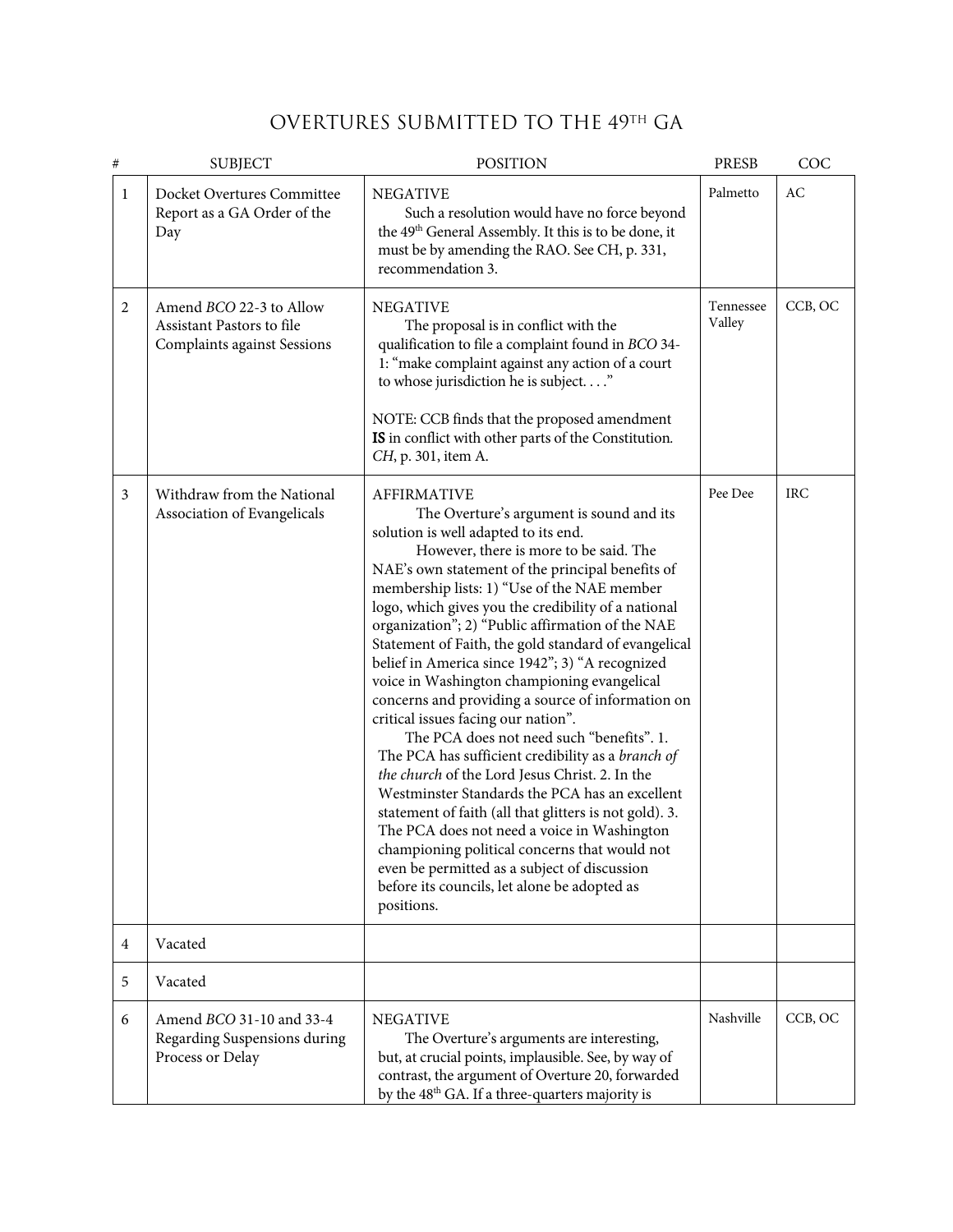| #  | <b>SUBJECT</b>                                                                                                                | <b>POSITION</b>                                                                                                                                                                                                                                                                                                                                                                                                                                                                                                                                                                                                                                                                                                                                                                                                                                    | <b>PRESB</b>         | COC        |
|----|-------------------------------------------------------------------------------------------------------------------------------|----------------------------------------------------------------------------------------------------------------------------------------------------------------------------------------------------------------------------------------------------------------------------------------------------------------------------------------------------------------------------------------------------------------------------------------------------------------------------------------------------------------------------------------------------------------------------------------------------------------------------------------------------------------------------------------------------------------------------------------------------------------------------------------------------------------------------------------------------|----------------------|------------|
|    |                                                                                                                               | deemed too steep, I would be content with two-<br>thirds.<br>NOTE: CCB finds that the proposed amendment<br>IS NOT in conflict with other parts of the<br>Constitution. CH, p. 301, item B.                                                                                                                                                                                                                                                                                                                                                                                                                                                                                                                                                                                                                                                        |                      |            |
| 7  | Amend BCO 42-6 Regarding<br>Suspending Judgment during<br>Appeal                                                              | <b>NEGATIVE</b><br>The Overture's arguments are interesting,<br>but, at crucial points, implausible. See, by way of<br>contrast, the argument of Overture 21, forwarded<br>by the 48 <sup>th</sup> GA.<br>NOTE: CCB finds that the proposed amendment<br>IS NOT in conflict with other parts of the<br>Constitution. CH, p. 302, item C.                                                                                                                                                                                                                                                                                                                                                                                                                                                                                                           | Nashville            | CCB, OC    |
| 8  | Amend BCO 33-1 and BCO 34-<br>1 Establishing Percentage<br>Threshold for Original<br>Jurisdiction Requests<br>See Overture 9. | <b>AFFIRMATIVE</b><br>I would prefer striking everything but the first<br>sentence in each provision. I think we ought to<br>have known, but now experience has clearly<br>taught, that this provision turns a judicial process<br>into a political process and the essential due<br>process is thereby lost. Further, the current<br>provision, at least in some instances, would violate<br>the principle against double jeopardy. I am now<br>persuaded that BCO 40 provides ample remedy<br>for a wandering lower court.<br>That being said, I have no hope to see this in<br>my lifetime, and the current provision is so utterly<br>useless to any good end, I fully support this partial<br>mitigation.<br>NOTE: CCB finds that the proposed amendment<br>IS in conflict with other parts of the Constitution.<br>CH, p. 302, item D. 7-1-0 | Houston<br>Metro     | CCB, OC    |
| 9  | Amend BCO 34-1 to Establish<br>Percentage Threshold for<br>Original Jurisdiction Requests<br>See Overture 8.                  | <b>NEGATIVE</b><br>Overture 8, addressing the same subject, is the<br>more comprehensive of the two, and thus to be<br>preferred.                                                                                                                                                                                                                                                                                                                                                                                                                                                                                                                                                                                                                                                                                                                  | Calvary              | CCB, OC    |
|    |                                                                                                                               | NOTE: CCB finds that the proposed amendment<br>IS in conflict with other parts of the Constitution.<br>CH, p. 302, item E. 7-1-0                                                                                                                                                                                                                                                                                                                                                                                                                                                                                                                                                                                                                                                                                                                   |                      |            |
| 10 | Restructure Boundary of the<br>Presbytery of Southwest Florida                                                                | AFFIRMATIVE, if approved by Committee of<br>Commissioners.<br>There is no recommendation, as yet, from CMNA<br>in CH.                                                                                                                                                                                                                                                                                                                                                                                                                                                                                                                                                                                                                                                                                                                              | Southwest<br>Florida | <b>MNA</b> |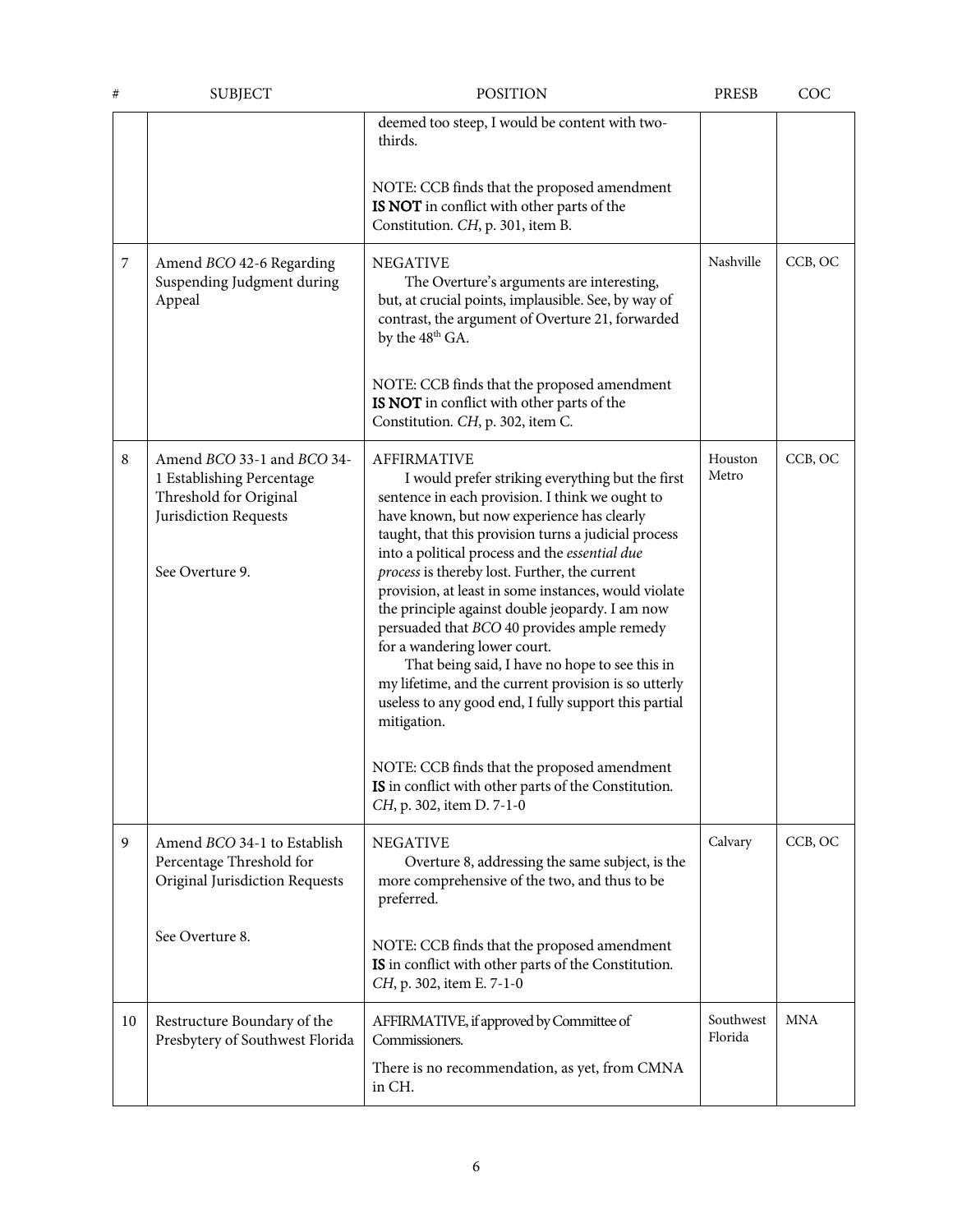| #  | <b>SUBJECT</b>                                                                                                                               | <b>POSITION</b>                                                                                                                                                                                                                                                                                                                                                                                                                                                                                                                                                                                                                                                                                                                                                                                                                                                                                                                                                                                                                                                                                                                                                                                                                                                                                                          | <b>PRESB</b>      | COC       |
|----|----------------------------------------------------------------------------------------------------------------------------------------------|--------------------------------------------------------------------------------------------------------------------------------------------------------------------------------------------------------------------------------------------------------------------------------------------------------------------------------------------------------------------------------------------------------------------------------------------------------------------------------------------------------------------------------------------------------------------------------------------------------------------------------------------------------------------------------------------------------------------------------------------------------------------------------------------------------------------------------------------------------------------------------------------------------------------------------------------------------------------------------------------------------------------------------------------------------------------------------------------------------------------------------------------------------------------------------------------------------------------------------------------------------------------------------------------------------------------------|-------------------|-----------|
| 11 | Amend BCO 25-2.e and Add a<br>New Item BCO 25-2.f, New<br>Percentage Threshold for<br>Calling Large Church<br><b>Congregational Meetings</b> | <b>UNDECIDED</b><br>I can't really do math, but I will listen intently<br>to the debate!<br>NOTE: CCB finds that the proposed amendment<br>IS NOT in conflict with other parts of the<br>Constitution. CH, p. 302, item F.                                                                                                                                                                                                                                                                                                                                                                                                                                                                                                                                                                                                                                                                                                                                                                                                                                                                                                                                                                                                                                                                                               | Korean<br>Capital | CCB, OC   |
| 12 | Amend BCO 16 by Adding a<br>New Paragraph BCO 16-4 with<br>Wording from the Report of<br>the Ad Interim Committee on<br>Human Sexuality      | <b>NEGATIVE</b><br>I am on record that "In my estimation, [The<br>Human Sexuality Report] is an outstanding piece<br>of work, perhaps the most cogent and useful GA<br>study I have ever read." That being said, I oppose<br>the introduction of any "identity" language into<br>the BCO. Such terms are not used in the ESV, our<br>Confessional Standards, nor in our BCO. In<br>popular culture the terms have come to have a<br>meaning quite contrary to their original sense. In<br>the past, what I am, was in view. Today, it is who I<br>want to be. The objective God-created order has<br>been completely swept away by an autonomous<br>and sovereign subjectivism, in a continuous<br>creation of myself. I absolutely oppose giving a<br>foothold to the identity politics that is so<br>corrupting our culture. I think we will rue the day<br>we introduce such sociological mumbo-jumbo<br>into our governing standards. I want us to speak<br>of who I am in Christ, not who I identify as!<br>Further, the use of quotation marks, without<br>attribution would be highly ambiguous in<br>provisions of church law and would certainly<br>cause confusion if the provision were latter to be<br>amended.<br>NOTE: CCB finds that the proposed amendment<br>IS NOT in conflict with other parts of the | Hills &<br>Plains | CCB, OC   |
| 13 | <b>Petition United States</b><br>Government to End Abortion                                                                                  | Constitution. CH, p. 302, item G.<br><b>AFFIRMATIVE</b><br>An historical note:                                                                                                                                                                                                                                                                                                                                                                                                                                                                                                                                                                                                                                                                                                                                                                                                                                                                                                                                                                                                                                                                                                                                                                                                                                           | Ascension         | <b>OC</b> |
|    |                                                                                                                                              | "What is fœtcide?" "The destruction of an<br>unborn child. The deliverance of the O.S.<br>Assembly in 1869, reaffirmed by the Assembly of<br>1874, speaks of this crime as well as of divorce:<br>'Nor can we shut our eyes to the fact that the<br>horrible crime of infanticide, especially in the<br>form of destruction by parents of their own<br>offspring before birth, also prevails to an alarming<br>extent.' The Assembly regards this 'with<br>abhorrence, as a crime against God and against<br>nature; and as the frequency of such murders can                                                                                                                                                                                                                                                                                                                                                                                                                                                                                                                                                                                                                                                                                                                                                            |                   |           |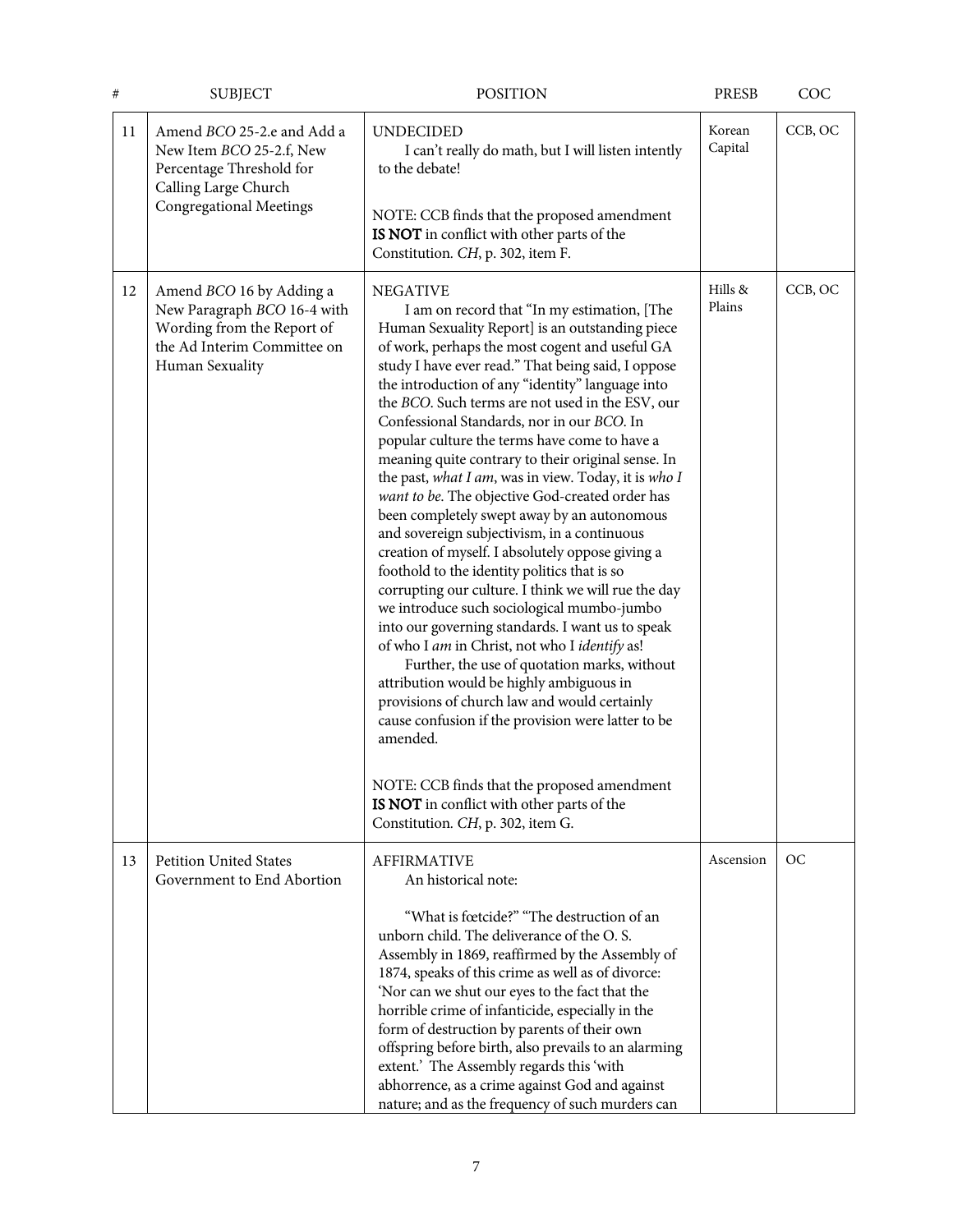| #  | <b>SUBJECT</b>                                                                                        | <b>POSITION</b>                                                                                                                                                                                                                                                                                                                                                                                                                                                                                                                                                                                                                                                                                                                                                                            | PRESB            | COC                                     |
|----|-------------------------------------------------------------------------------------------------------|--------------------------------------------------------------------------------------------------------------------------------------------------------------------------------------------------------------------------------------------------------------------------------------------------------------------------------------------------------------------------------------------------------------------------------------------------------------------------------------------------------------------------------------------------------------------------------------------------------------------------------------------------------------------------------------------------------------------------------------------------------------------------------------------|------------------|-----------------------------------------|
|    |                                                                                                       | no longer be concealed, we hereby warn those that<br>are guilty of this crime that except they repent<br>they cannot inherit eternal life.' 'All who seek to<br>avoid the responsibilities and cares connected<br>with bringing up children not only deprive<br>themselves of one of the greatest blessings of life,<br>and fly in the face of God's decrees, but do<br>violence to their own natures, and will be found<br>out of their sins even in this world." [Presbyterian<br>Digest, pp. 99, 100].<br>From: What is Presbyterian Law As Defined<br>By the Church Courts? J. Aspinwall Hodge.<br>Philadelphia: Presbyterian Board of Publication,<br>1899, pp. 106-107.                                                                                                              |                  |                                         |
| 14 | Change the Composition of the<br>SJC by Amending BCO 15-4<br>and RAO 17-1; Amend OMSJC<br>5.1 and 6.1 | <b>NEGATIVE</b><br>Simply noted, from long experience, the size<br>of the proposed Commission would make its<br>work impossible.<br>For meditation: From a report from one of<br>the most highly regarded thinkers on Presbyterian<br>polity in the 19 <sup>th</sup> century. "Commissioners were<br>present from all our Presbyteries excepting the<br>remotest ones. The number in attendance was one<br>hundred and thirty-eight. We must soon begin to<br>guard against the Assembly getting to be too<br>numerous and unwieldy a body." "Rev. John B.<br>Adger's Report on 'The General Assembly at New<br>Orleans" (PCUS, 1877): July 1877, p. 536.<br>NOTE: CCB finds that the proposed amendment<br>IS NOT in conflict with other parts of the<br>Constitution. CH, p. 303 item H. | Westminster      | CCB, OC;<br>to SJC for<br>OMSJC<br>only |
| 15 | Amend BCO 7 to Disqualify<br>from Office Men Identifying as<br>Homosexual                             | <b>NEGATIVE</b><br>See discussion of Overture 12.<br>NOTE: CCB finds that the proposed amendment<br>IS NOT in conflict with other parts of the<br>Constitution. CH, p. 303, item I.                                                                                                                                                                                                                                                                                                                                                                                                                                                                                                                                                                                                        | Westmins<br>ter  | CCB, OC                                 |
| 16 | Amend BCO 25-2 to Require<br>Annual Congregational<br>Meeting and Reporting<br>Standards              | <b>NEGATIVE</b><br>There might be something to the idea of<br>requiring a stated annual meeting of a<br>congregation, but the terms proposing the<br>business of such a meeting are fatally lacking in<br>specificity. What is it to "consider" the affairs of<br>the congregation (motions offered from the<br>floor?)? What is "a presentation of the terms of<br>call"? In any case, I expect most reasonably well-<br>ordered congregations already have an annual<br>meeting for such purposes (my memory is that in                                                                                                                                                                                                                                                                  | TE Ted<br>Lester | CCB, OC                                 |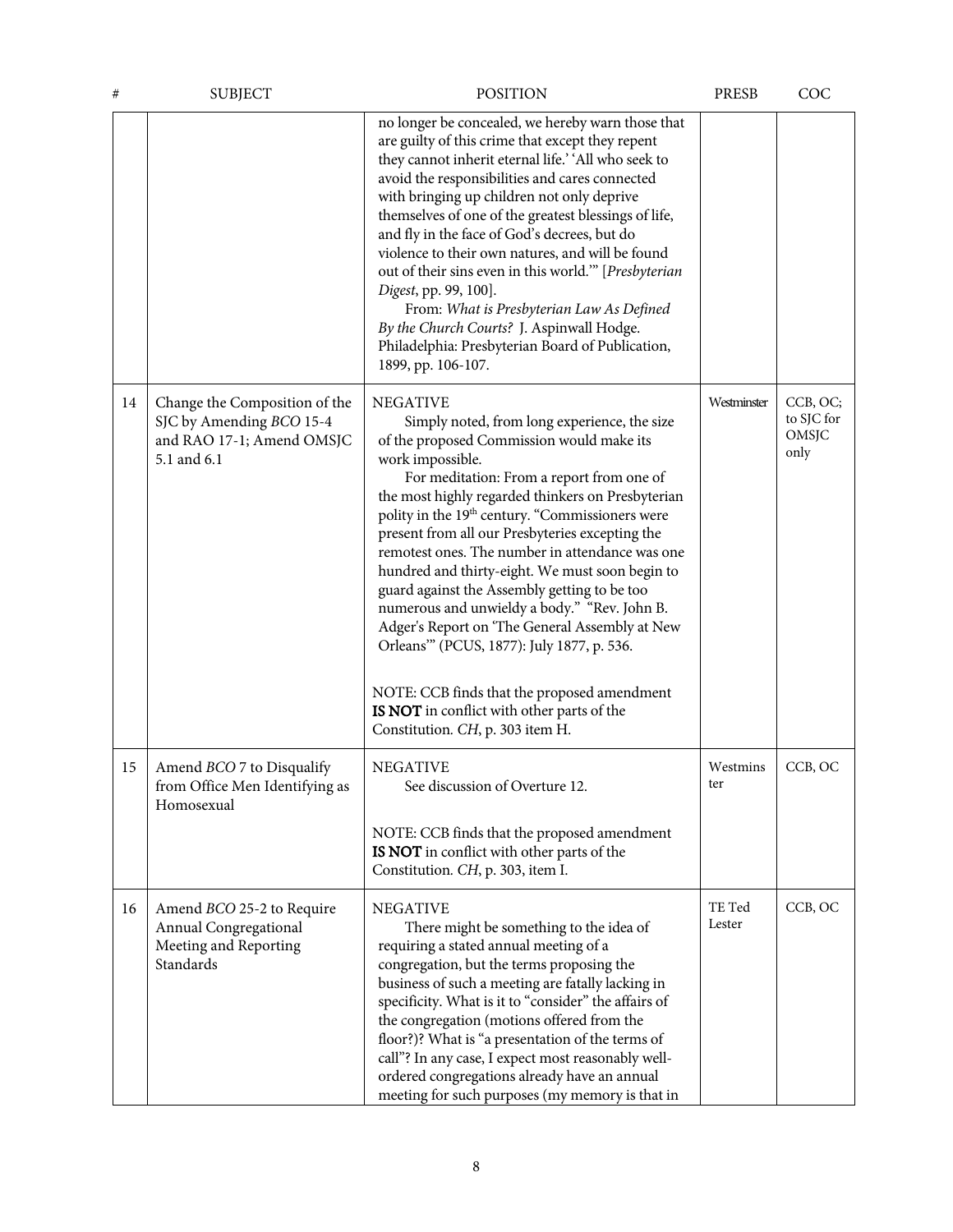| #  | <b>SUBJECT</b>                                                                                                                              | <b>POSITION</b>                                                                                                                                                                                                                                                                                                                                                                                                                                                                                                                                                                                                                                                                                                                                                                                                                                                   | <b>PRESB</b>         | COC     |
|----|---------------------------------------------------------------------------------------------------------------------------------------------|-------------------------------------------------------------------------------------------------------------------------------------------------------------------------------------------------------------------------------------------------------------------------------------------------------------------------------------------------------------------------------------------------------------------------------------------------------------------------------------------------------------------------------------------------------------------------------------------------------------------------------------------------------------------------------------------------------------------------------------------------------------------------------------------------------------------------------------------------------------------|----------------------|---------|
|    |                                                                                                                                             | some states where churches can be incorporated<br>an annual meeting is required by law).<br>NOTE: CCB finds that the proposed amendment<br>IS in conflict with other parts of the Constitution.<br>CH, p. 303-04, item J.                                                                                                                                                                                                                                                                                                                                                                                                                                                                                                                                                                                                                                         |                      |         |
| 17 | Amend BCO 32-3 to Require<br>Open Proceedings for Trials                                                                                    | <b>AFFIRMATIVE</b><br>In my judgment this proposal is a clear<br>corollary of Preliminary Principle 8, "Since<br>ecclesiastical discipline must be purely moral or<br>spiritual in its object, and not attended with any<br>civil effects, it can derive no force whatever, but<br>from its own justice, the approbation of an<br>impartial public, and the countenance and<br>blessing of the great Head of the Church<br>[emphasis added]."<br>I suggest that "with open doors," be replaced<br>by "in open session" and that "with closed doors,"<br>be replaced by "in closed session."<br>NOTE: CCB finds that the proposed amendment<br>IS NOT in conflict with other parts of the<br>Constitution. CH, p. 304, item K.                                                                                                                                     | TE Ted<br>Lester     | CCB, OC |
| 18 | Amend RAO 3-2 by Adding an<br>Administrative Responsibility<br>for the Stated Clerk's Office<br>Regarding the Processing of<br>Allegations. | <b>AFFIRMATIVE</b><br>The rationale is well-argued and persuasive.<br>This presents what perhaps will be a modest help<br>at correction.<br>However, I am concerned about the use of<br>"ordinarily" in the second sentence, and its use<br>again in the last sentence. This introduces<br>considerably ambiguity in the provision, both for<br>the one seeking to comply and the one providing<br>oversight. Does it mean "most of the time," or,<br>perhaps "unless there is good reason to do<br>otherwise". How will there be a record and thus<br>accounting for the judgments? This Overture<br>could profit from further labor.<br>NOTE: CCB finds that the proposed amendment<br>IS NOT in conflict with other parts of the<br>Constitution. CH, p. 304, item L. 7-1-0.<br>NOTE: AC recommends that it be answered in the<br>negative. CH p. 332, item 5. | Pacific<br>Northwest | CCB, AC |
| 19 | Amend BCO 15-2 Regarding<br>Presbytery Commission<br>Membership and Quorum                                                                  | <b>NEGATIVE</b><br>I do not see the conflict alleged, nor do I see<br>here a solution.                                                                                                                                                                                                                                                                                                                                                                                                                                                                                                                                                                                                                                                                                                                                                                            | Northwest<br>Georgia | CCB, OC |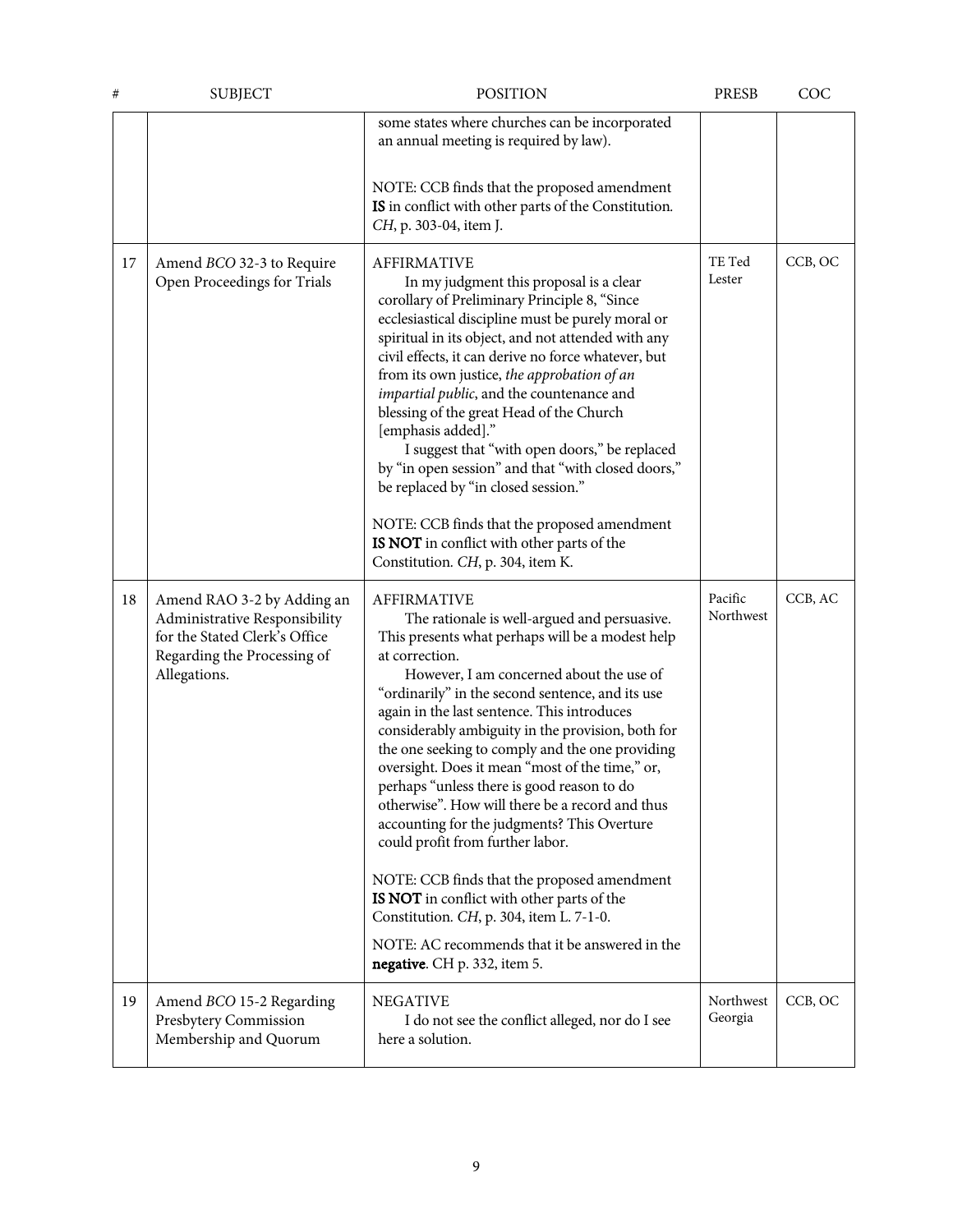| #  | <b>SUBJECT</b>                                                                                                     | <b>POSITION</b>                                                                                                                                                                                                                                                                   | <b>PRESB</b>         | COC     |
|----|--------------------------------------------------------------------------------------------------------------------|-----------------------------------------------------------------------------------------------------------------------------------------------------------------------------------------------------------------------------------------------------------------------------------|----------------------|---------|
|    |                                                                                                                    | NOTE: CCB finds that the proposed amendment<br>IS NOT in conflict with other parts of the<br>Constitution. CH, p. 304, item M.                                                                                                                                                    |                      |         |
| 20 | Amend BCO 16 by Adding<br>Paragraph 16-4 on<br>Qualifications for Ordination                                       | <b>NEGATIVE</b><br>See discussion of Overture 12.<br>Further, BCO 16 addresses "Church Orders -<br>The Doctrine of Vocation." The proposed<br>paragraph does not, and thus is out of place in this<br>chapter.<br>NOTE: CCB finds that the proposed amendment                     | Northwest<br>Georgia | CCB, OC |
|    |                                                                                                                    | IS/IS NOT in conflict with other parts of the<br>Constitution. CH, p. 305, item N.                                                                                                                                                                                                |                      |         |
| 21 | Amend <i>BCO</i> 43-2 and 43-3<br>Regarding Timing for<br>Considering a Complaint<br>[Note: Title revised 4-12-22] | <b>NEGATIVE</b><br>I do not see how the solution is relevant to the<br>problem described in the argument.                                                                                                                                                                         | Northwest<br>Georgia | CCB, OC |
|    |                                                                                                                    | NOTE: CCB finds that the proposed amendment<br>IS AMBIGUOUS. CH, p. 305, item O.                                                                                                                                                                                                  |                      |         |
| 22 | Amend RAO 3-2.h, Making<br>Statistical Data Digitally<br>Accessible                                                | <b>AFFIRMATIVE</b><br>As amended by AC, CH p. 331-332, item 4.                                                                                                                                                                                                                    | Northwest<br>Georgia | CCB, AC |
|    |                                                                                                                    | NOTE: CCB finds that the proposed amendment<br>IS NOT in conflict with other parts of the<br>Constitution. CH, p. 305, item P. CCB finds that<br>the AC response to the proposed amendment IS<br>NOT in conflict with other parts of the<br>Constitution. CH, p. 331-332, item 4. |                      |         |
| 23 | Amend BCO 16 by Adding<br>Paragraph 16-4 on<br>Qualifications for Ordination                                       | <b>NEGATIVE</b><br>See discussion of Overture 12.<br>Further, BCO 16 addresses "Church Orders -<br>The Doctrine of Vocation." The proposed<br>paragraph does not, and thus is out of place in this<br>chapter.                                                                    | Southeast<br>Alabama | CCB, OC |
|    |                                                                                                                    | NOTE: CCB finds that the proposed amendment<br>IS NOT in conflict with other parts of the<br>Constitution. CH, p. 305 item Q.                                                                                                                                                     |                      |         |
| 24 | Amend RAO 11-2 and 11-10 to<br>Clarify Who May Submit an<br>Overture                                               | <b>AFFIRMATIVE</b><br>The problem is real, the solution is sound.                                                                                                                                                                                                                 | Houston<br>Metro     | CCB, OC |
|    |                                                                                                                    | NOTE: CCB finds that the proposed amendment<br>IS NOT in conflict with other parts of the<br>Constitution. CH, p. 306, item R.                                                                                                                                                    |                      |         |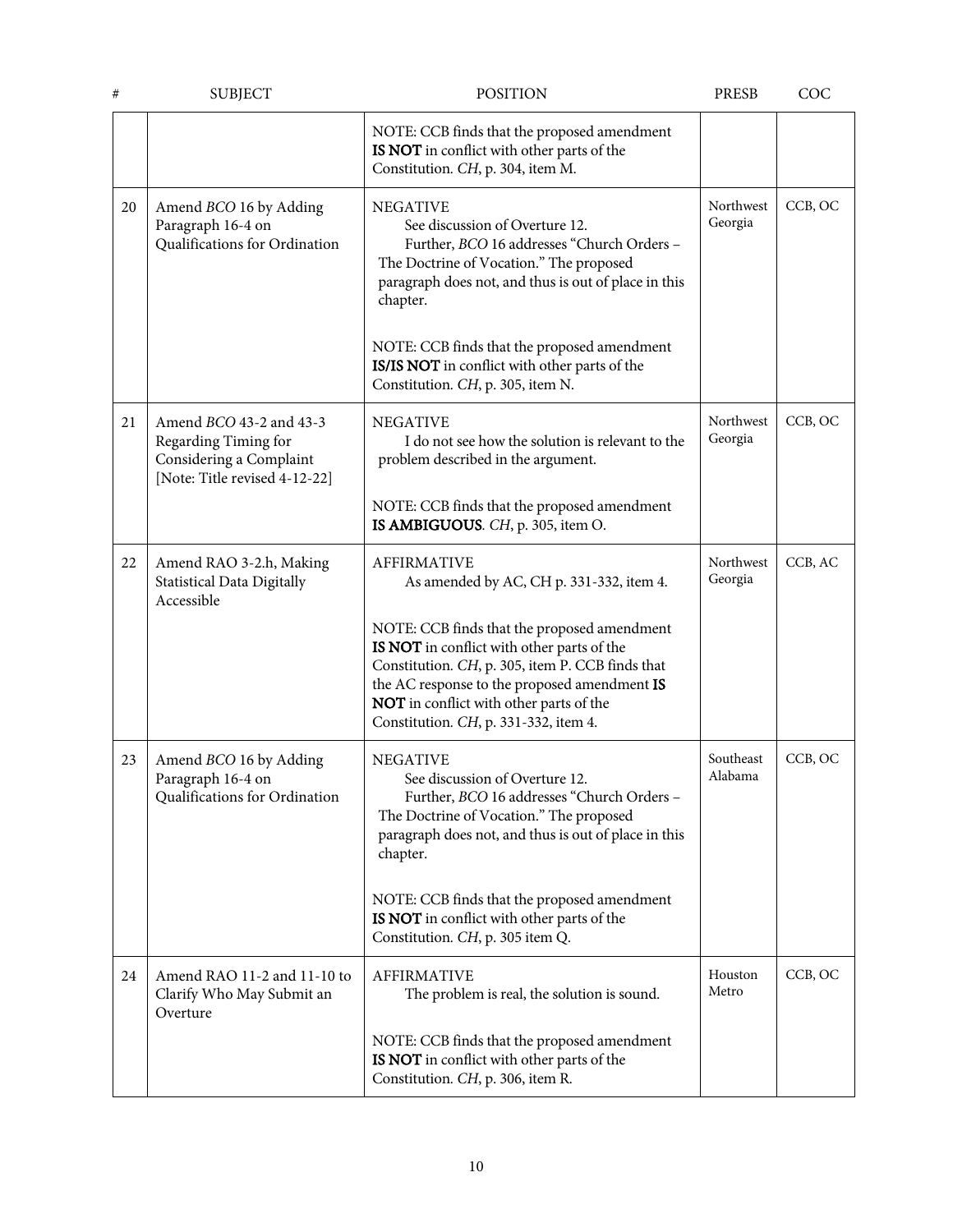| #  | <b>SUBJECT</b>                                                                         | <b>POSITION</b>                                                                                                                                                                                                                                                                                                                                                                                                                                                                                                                                                                                                                                                                                                                                                                                                     | PRESB            | COC                                     |
|----|----------------------------------------------------------------------------------------|---------------------------------------------------------------------------------------------------------------------------------------------------------------------------------------------------------------------------------------------------------------------------------------------------------------------------------------------------------------------------------------------------------------------------------------------------------------------------------------------------------------------------------------------------------------------------------------------------------------------------------------------------------------------------------------------------------------------------------------------------------------------------------------------------------------------|------------------|-----------------------------------------|
| 25 | Amend BCO 15-1 and 15-3 to<br>Clarify Role of Presbytery<br>Commission                 | <b>AFFIRMATIVE</b><br>Such an amendment was the desire of the Ad<br>Interim Committee on Judicial Procedures when its<br>proposals were adopted in 1996. However, the Ad<br>Interim Committee's report and recommendations<br>with respect to General Assembly procedures had<br>already grown nearly unwieldy and thus the matter<br>of Presbytery was put off. At long last, this proposal<br>would allow for (but not require) Presbyteries to<br>appoint true commissions, in the lexical and<br>historical Presbyterian use of the term, thus<br>providing consistency in our judicial procedures<br>and bringing presbytery proceedings more nearly in<br>accord with PP 8.<br>NOTE: CCB finds that the proposed amendment<br>IS NOT in conflict with other parts of the<br>Constitution. CH, p. 306, item S. | Houston<br>Metro | CCB, OC                                 |
| 26 | Statement On Political Violence                                                        | <b>AFFIRMATIVE</b><br>A fine, thoughtful, balanced, biblically faithful<br>and historically nuanced expression of Christian<br>calling in our fractured, and often frenzied,<br>culture.<br>I have heard some suggestion that the<br>adoption of this Overture would violate the<br>doctrine of the Spirituality of the church. Having<br>spent a good bit of my academic career studying<br>the origin, development, and practices that grew<br>out of that doctrine, I can testify that I see nothing<br>whatsoever in its wholesome teaching violated in<br>the statement or its resolutions.<br>To see more on this latter subject, see:<br>https://www.newhopefairfax.org/files/spiritualityo<br>fchurchreadings.pdf                                                                                           | Potomac          | OC                                      |
| 27 | Amend BCO 15-1 and 15-3 To<br>Clarify Role of Presbytery<br>Commission                 | <b>AFFIRMATIVE</b><br>See Overture 25.<br>NOTE: CCB finds that the proposed amendment<br>IS NOT in conflict with other parts of the<br>Constitution. CH, p. 306, item T.                                                                                                                                                                                                                                                                                                                                                                                                                                                                                                                                                                                                                                            | Potomac          | CCB, OC                                 |
| 28 | Amend BCO 8-7 by Adding<br>Chaplain Endorsement<br>Requirements and<br>Recommendations | <b>NEGATIVE</b><br>The Overture makes a very good case for why<br>it would be wise for PCA chaplains to be endorsed<br>through PRCCMP, but it does not show why it<br>should be required as a matter of church law. If<br>there is to be such a paragraph added, the whole<br>section should be renumbered, as the paragraphs<br>treat distinct subjects.                                                                                                                                                                                                                                                                                                                                                                                                                                                           | Pittsburgh       | CCB, OC,<br>and to<br>MNA for<br>advice |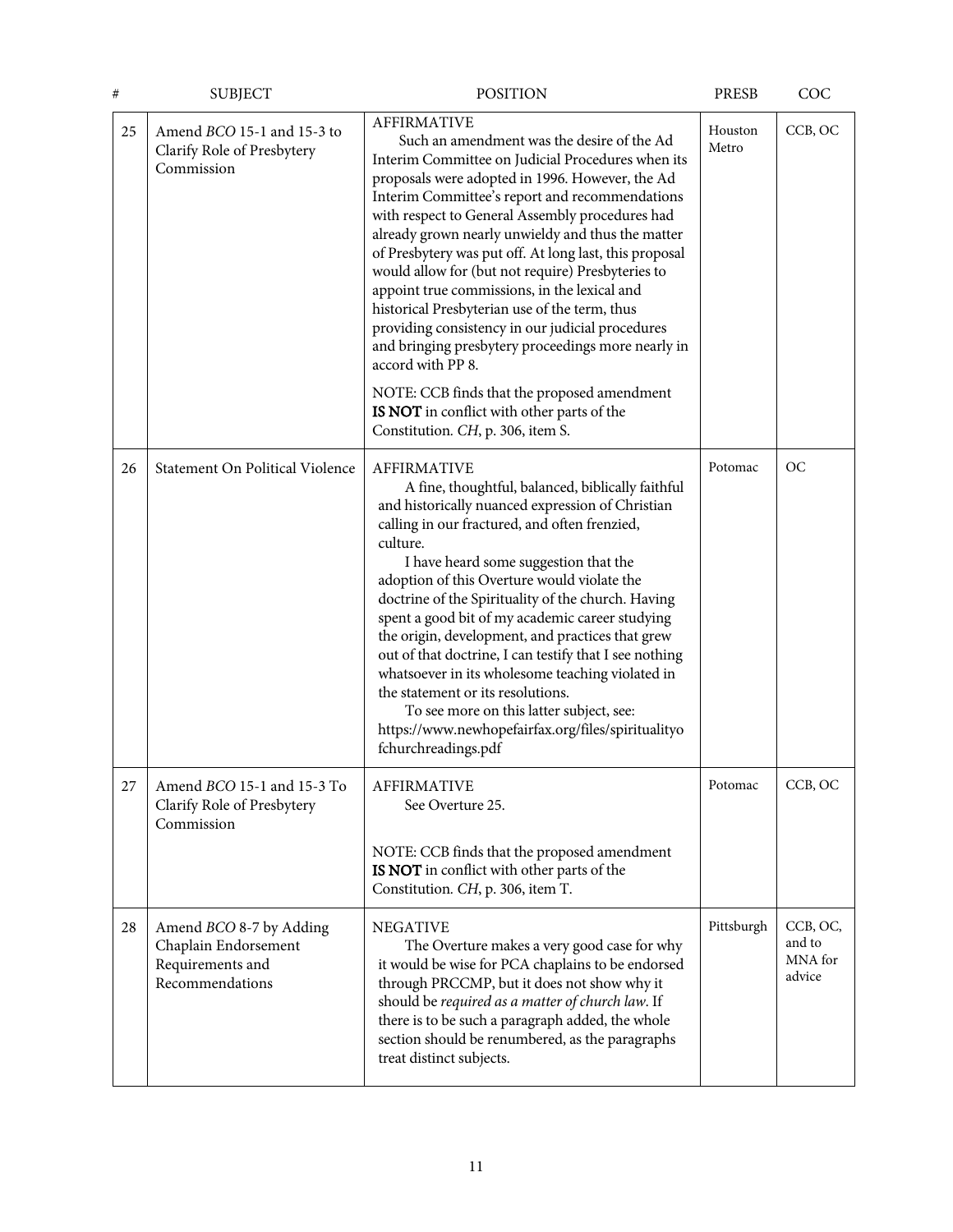| #  | <b>SUBJECT</b>                                                                                            | <b>POSITION</b>                                                                                                                                                                                                                                                                                                                                                                                                                                                                                                                                                                                                                                                                                                                                                                                                                                                                               | <b>PRESB</b> | COC     |
|----|-----------------------------------------------------------------------------------------------------------|-----------------------------------------------------------------------------------------------------------------------------------------------------------------------------------------------------------------------------------------------------------------------------------------------------------------------------------------------------------------------------------------------------------------------------------------------------------------------------------------------------------------------------------------------------------------------------------------------------------------------------------------------------------------------------------------------------------------------------------------------------------------------------------------------------------------------------------------------------------------------------------------------|--------------|---------|
|    |                                                                                                           | NOTE: CCB finds that the proposed amendment<br>IS in conflict with other parts of the Constitution.<br>CH, p. 306, item U. See BCO 11-4 and 13-9.                                                                                                                                                                                                                                                                                                                                                                                                                                                                                                                                                                                                                                                                                                                                             |              |         |
| 29 | Amend BCO 16 by Adding 16-4<br>Regarding Qualifications for<br>Church Office                              | <b>NEGATIVE</b><br>This version is the best of the offerings on this<br>subject. Yet, an objection remains: BCO 16<br>addresses "Church Orders - The Doctrine of<br>Vocation." The proposed paragraph does not, and<br>thus is out of place in this chapter.<br>NOTE: CCB finds that the proposed amendment<br>IS NOT in conflict with other parts of the<br>Constitution. CH, p. 306, item V.                                                                                                                                                                                                                                                                                                                                                                                                                                                                                                | Pittsburgh   | CCB, OC |
| 30 | Amend BCO 6-5, 20-3, 25-1,<br>and 24-3, Allowing<br>Congregations to Establish<br>Voting Age Restrictions | <b>NEGATIVE</b><br>I think that both our doctrine and common<br>sense should lead to the conclusion that, though<br>we may have, and desire, young children who<br>profess their faith, our rules should govern under<br>what circumstances they are permitted to exercise<br>their rights as church members. We profess that<br>children born into a covenant family are members<br>of the church by birthright. But we rightly say that<br>they cannot exercise all the rights of membership<br>apart from maturation.<br>That being said, I don't think the language the<br>Overture proposed accomplishes what is required.<br>More work on the matter may well bear fruit.<br>NOTE: CCB finds that the proposed amendment<br>Internally inconsistent and vague while also in<br>conflict with BCO 25-7. CH, p. 307 item W.                                                               | Pittsburgh   | CCB, OC |
| 31 | Amend BCO 21-4 and 24-1 by<br>Adding Paragraphs Regarding<br>Requirements for Ordination                  | <b>NEGATIVE</b><br>This Overture proposes language to be added<br>to the provisions setting forth requirements for<br>ordination of church officers that is similar to the<br>proposal that prevailed at the 48 <sup>th</sup> GA but failed to<br>reach the requisite support of the presbyteries.<br>The revision is improved considerably, but it<br>needs further adjustment.<br>First, in an examination for office, with<br>respect to personal character, the court is<br>directed to give "specific attention to potential<br>notorious concerns." I will pass over the mystery<br>as to what the difference is between "specific<br>attention" and regular old "attention" because<br>there is a more significant problem evident in<br>these terms. The phrase "potential notorious<br>concerns" is problematic for a rule to give<br>guidance to an examination. It seems the court | Pittsburgh   | CCB, OC |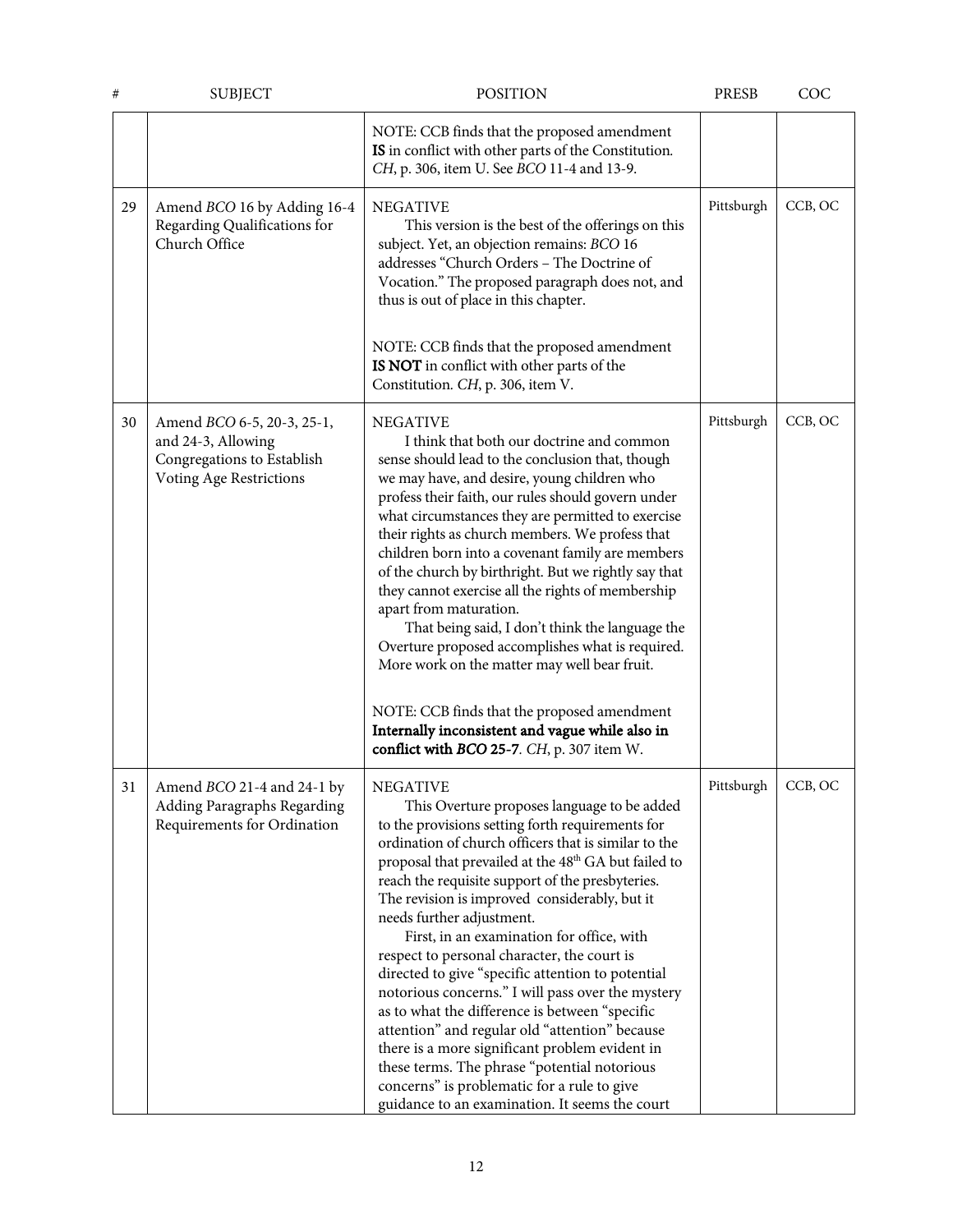| #  | <b>SUBJECT</b>                                                                                                        | <b>POSITION</b>                                                                                                                                                                                                                                                                                                                                                                                                                                                                                                                                                                                                                                                                                                                                                                                                                                                                                                                                      | <b>PRESB</b>        | COC       |
|----|-----------------------------------------------------------------------------------------------------------------------|------------------------------------------------------------------------------------------------------------------------------------------------------------------------------------------------------------------------------------------------------------------------------------------------------------------------------------------------------------------------------------------------------------------------------------------------------------------------------------------------------------------------------------------------------------------------------------------------------------------------------------------------------------------------------------------------------------------------------------------------------------------------------------------------------------------------------------------------------------------------------------------------------------------------------------------------------|---------------------|-----------|
|    |                                                                                                                       | would be required to give attention to concerns<br>that have the capacity (potential) to become well<br>known for some bad quality (notorious). Thus,<br>the court would be required to judge a candidate<br>based on speculation as to what might be the<br>case. That strikes me as a peculiar requirement,<br>as it is hard to see how potential notoriety is,<br>fairly, a relevant concern in this context.<br>The revision eliminates the older proposal's<br>somewhat random exemplifying lists of bad<br>behavior and discards the requirement that<br>candidates not be known for their remaining<br>sinfulness. However, it still confuses, what I take<br>to be wholesome, pastoral advice, with respect to<br>future behavior, with examination requirements.<br>How would one pass such a test?<br>NOTE: CCB finds that the proposed amendment<br>IS NOT in conflict with other parts of the<br>Constitution. CH, p. 307, item X. 6-1-1 |                     |           |
| 32 | Amend RAO 8.4 to Add an<br>Item to the Annual Report of<br>the GA Nominating Committee                                | <b>AFFIRMATIVE</b><br>It makes sense that, if the boards of Covenant<br>College, Covenant Seminary, PCA Foundation,<br>RBI and Ridge Haven can recommend nominees<br>(see PCA Corporate Bylaws, Article VI), the<br>Assembly should know who the recommended<br>nominees are.<br>NOTE: CCB has not yet given advice concerning<br>this Overture. Check the Supplement.                                                                                                                                                                                                                                                                                                                                                                                                                                                                                                                                                                               | Tennessee<br>Valley | CCB, OC   |
| 33 | Use Human Sexuality Report<br>for Study, Examination, and<br>Conciliation<br>Similar but not identical to 34<br>& 35. | ANSWER BY REFERENCE TO ACTION ON<br>OV. 34                                                                                                                                                                                                                                                                                                                                                                                                                                                                                                                                                                                                                                                                                                                                                                                                                                                                                                           | Nashville           | <b>OC</b> |
| 34 | Use Human Sexuality Report<br>for Study, Examination, and<br>Conciliation<br>Similar but not identical to 33<br>& 35. | AFFIRMATIVE, as amended<br>As to the resolutions, the Overture should be<br>amended to strike item B: Why pick out one part<br>of the very fine report to underline? It is hardly the<br>most important, or obviously most in need of<br>reinforcement. Resolutions A., C., and D.<br>comprehend sufficient encouragements to help<br>insure the PCA profits from the excellent work.                                                                                                                                                                                                                                                                                                                                                                                                                                                                                                                                                                | Metro<br>Atlanta    | OC        |
| 35 | Use Human Sexuality Report<br>for Study, Examination, and<br>Conciliation<br>Similar but not identical to 33<br>& 34. | ANSWER BY REFERENCE TO ACTION ON<br>OV. 34                                                                                                                                                                                                                                                                                                                                                                                                                                                                                                                                                                                                                                                                                                                                                                                                                                                                                                           | North<br>Florida    | OC        |